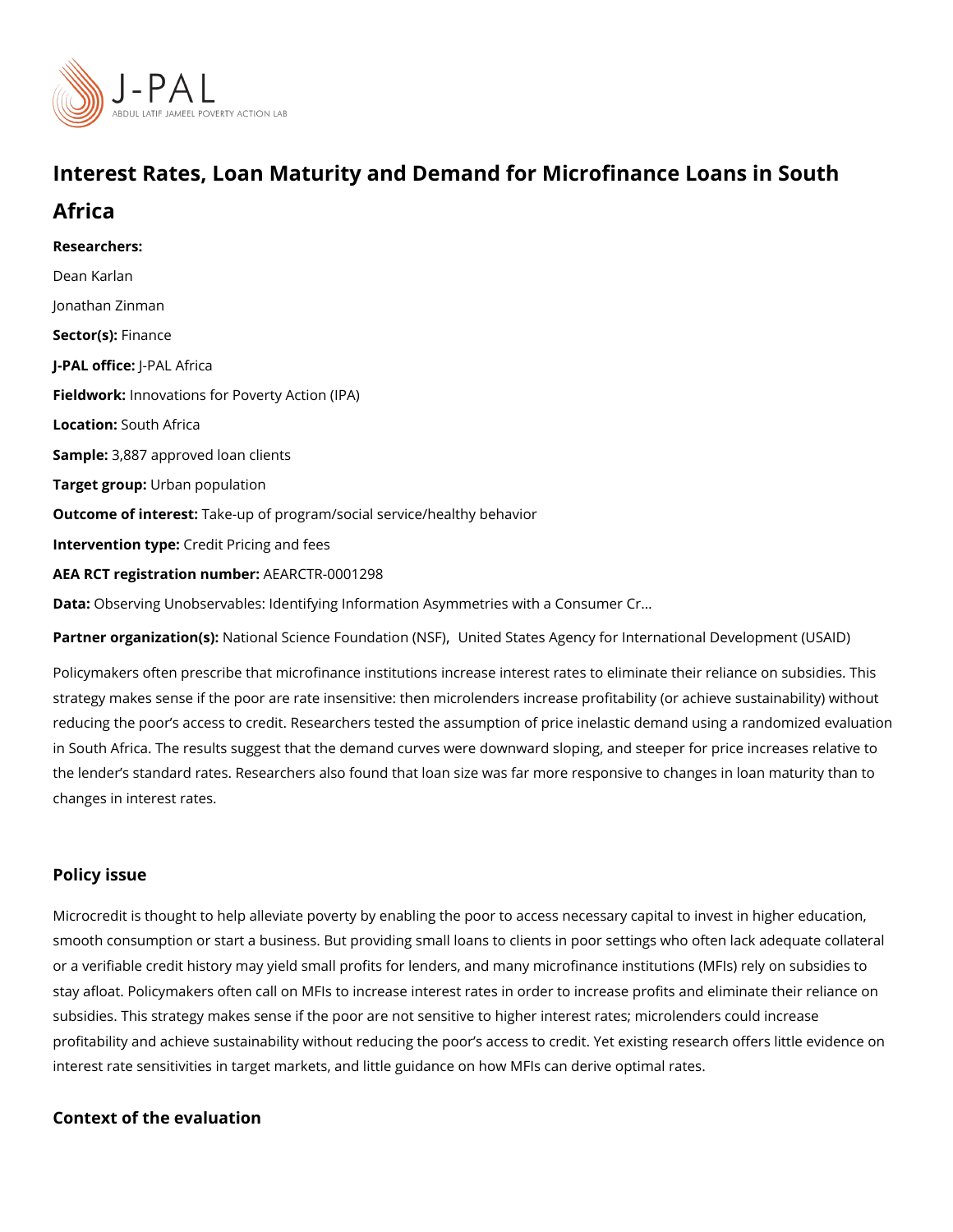Cash loan borrowers are prevalent in South Africa. Estimates of the proportion of working-age population currently borrowing in the cash loan market range from below 5 percent to around 10 percent and borrowed funds account for about 11 percent of aggregate annual income. The for-profit South African lender who collaborated for this study is one bank who provides cash loans in this high-risk consumer loan market. Clients typically use loans for a range of consumption smoothing and investment purposes, including food, clothing, transport, education, housing, and paying off other debt. Cash loan sizes tend to be small relative to the fixed costs of underwriting and monitoring them, but substantial relative to a typical borrower's income. For example, the lender's median loan size of approximately US\$150 is 32 percent of its median borrower's gross monthly income. This lender typically offers "medium-maturity," four-month loans, with a 7.75 to 11.75 percent interest rate per month, depending on borrower risk level. Repeat borrowers have default rates of about 15 percent, and first-time borrowers default twice as often.

### **Details of the intervention**

Working with a South African lender in the cash-loan industry, researchers tested borrowers' sensitivity to higher interest rates by randomizing the interest rate offered to past clients on a direct mail solicitation, and the maturity of an example loan shown on the offer letter.

First, the lender randomized the interest rate offered in "pre-qualified," limited-time offers that were mailed to approximately 58,000 former clients with good repayment histories. The offer rate randomization was stratified by the client's pre-approved risk category (high-risk; medium-risk; low-risk), with the final rates varying from 3.25 percent per month to 14.75 percent per month. At the lender's request, 96 percent of the offers were at lower-than-standard rates, with an average discount of 3.1 percentage points on the monthly rate (the average rate on loans prior to the experiment was 11 percent). Clients who wished to borrow at the offer rate then went to a branch to apply, through the standard bank procedure.

A subset of low- and medium-risk borrowers, who were eligible for maturities longer than four months, also received mailers containing a randomly selected maturity suggestion. The suggestion took the form of a nonbinding "example" loan showing one of the lender's most common maturities (four, six, or twelve months), where the length of the maturity was randomly assigned.

Clients were from 86 predominantly urban branches and had borrowed from the lender within the past 24 months, were in good standing, and did not currently have a loan from the lender as of thirty days prior to the mailer. Each mailer contained a deadline, ranging from two to six weeks, by which the client had to respond in order to be eligible for the offer rate. At that time, loan applications were taken and assessed as per the lender's standard underwriting. A total of 4,540 clients applied for a loan; of these, 3,887 were approved.

### **Results and policy lessons**

*Price Elasticities*: Results reveal demand curves with respect to price that were gently downward sloping throughout a wide range of rates below the lender's standard ones. But demand sensitivity roses sharply at prices above the lender's standard rates. Among the sample receiving interest rate offers at or below the standard interest rate for their risk category, a price decrease from the maximum (11.75 percent) to the minimum (3.25 percent) rate only increased take-up by 2.6 percentage points (31 percent). This means, for every 100-basis-point increase in the monthly interest rate, take-up fell by only 0.3 percentage points. For clients randomly assigned a higher-than-standard offer rate, however, take-up appeared to be more sensitive to price: here take-up fell 1.7 percentage points for each 100-basis-point increase in the interest rate, on an average take-up rate of 6.6 percent, showing that price sensitivity of take-up was six times greater at higher-than-standard rates.

*Pricing for Profit Maximation*: High rates reduced the number of applicants significantly. Individuals receiving interest rate offers above the lender's standard rates were 3 percentage points (36 percent) less likely to apply than their lower-rate counterparts. Higher rates also reduced repayment rates. Thus, an interest rate increase would be unprofitable for this lender. It would